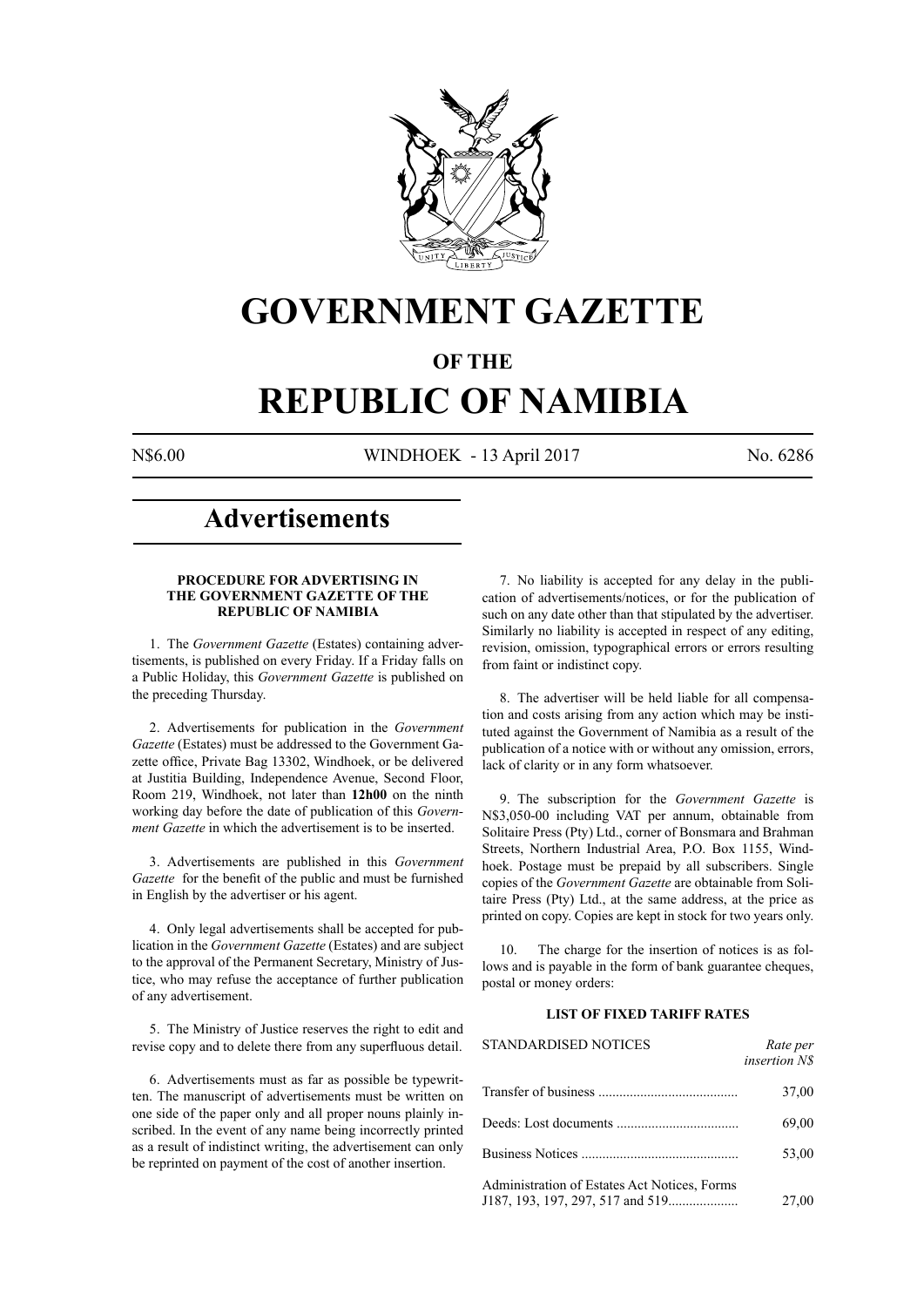| Insolvency Act and Companies Act Notices:                                                                                                                                                               | 48,00  |
|---------------------------------------------------------------------------------------------------------------------------------------------------------------------------------------------------------|--------|
| N.B. Forms 2 and 6 additional statements according<br>to word count table, added to the basic tariff.                                                                                                   | 333,00 |
|                                                                                                                                                                                                         |        |
| Naturalisation notices (including a reprint for the                                                                                                                                                     | 27,00  |
| Unclaimed moneys - only in the Government<br>Gazette, closing date 15 January (per entry of                                                                                                             |        |
|                                                                                                                                                                                                         | 13,00  |
|                                                                                                                                                                                                         | 53,00  |
|                                                                                                                                                                                                         | 27,00  |
| NON-STANDARDISED NOTICES                                                                                                                                                                                |        |
| Company notices:                                                                                                                                                                                        |        |
| Short notices: Meetings, resolutions, offers of<br>compromise, conversions of companies, voluntary<br>windings-up, etc.: closing of members' registers<br>for transfer and/or declarations of dividends | 120,00 |
|                                                                                                                                                                                                         |        |
| Declaration of dividends with profit statements,                                                                                                                                                        | 267,00 |
| Long notices: Transfers, changes in respect of<br>shares or capital, redemptions, resolutions,                                                                                                          |        |
|                                                                                                                                                                                                         | 373,00 |
|                                                                                                                                                                                                         | 120,50 |

# **FORM J 187**

#### **LIQUIDATION AND DISTRIBUTION ACCOUNTS IN DECEASED ESTATES LYING FOR INSPECTION**

In terms of section 35(5) of Act 66 of 1965, notice is hereby given that copies of the liquidation and distribution accounts (first and final, unless otherwise stated) in the estates specified below will be open for the inspection of all persons interested therein for a period of 21 days (or shorter or longer if specially stated) from the date specified or from the date of publication hereof, whichever may be the later, and at the offices of the Master and Magistrate as stated.

Should no objection thereto be lodged with the Master concerned during the specified period, the executor will proceed to make payments in accordance with the accounts.

140/2015 BEN Meriam Zita, 67070900198, Katima Mulilo. Katima Mulilo. Windhoek. Tipara Estates, Unit 1, 2nd Floor, Obowi Centre, Independence Avenue, Windhoek.

682/2015 MUSHIMBA Pauline, 41012900096, Khomas. Walvis Bay. Tipara Estates, Unit 1, 2nd Floor, Obowi Centre, Independence Avenue, Windhoek.

2081/2012 EKONDJO Shilumbu Mathias, 69020- 401424, Windhoek. Keetmanshoop. Tipara Estates, Unit 1, 2nd Floor, Obowi Centre, Independence Avenue, P.O. Box 25869, Windhoek.

315/2015 KANDURIKO Stefanus, 5102020600- 473. Mbaunguraije Kanduriko, 62060300460. Swakopmund. Tipara Estates, Unit 1, 2nd Floor, Obowi Centre, Independence Avenue, P.O. Box 25869, Windhoek.

| Liquidators' and other appointees' notices | 80,00                     |
|--------------------------------------------|---------------------------|
| Gambling house licences/Liquor licences    | 120,00                    |
| SALES IN EXECUTION AND OTHER PUBLIC SALES: |                           |
|                                            | 207.00                    |
| Public auctions, sales and tenders:        | 69.00<br>171,00<br>253,00 |
| ORDERS OF THE COURT                        |                           |
| Dravisional and final liquidations or      |                           |

| FTOVISIONAL AND HIMAL HYDRODUS OF                      |        |
|--------------------------------------------------------|--------|
|                                                        | 157.00 |
| Reduction of change in capital mergers, offers         |        |
|                                                        | 373.00 |
| Judicial managements, <i>curator bonis</i> and similar |        |
|                                                        | 373,00 |
|                                                        | 48,00  |
| Supersession and discharge of petitions (J.158)        | 40,00  |
|                                                        |        |

11. The charge for the insertion of advertisements other than the notices mentioned in paragraph 10 is at the rate of N\$13,00 per cm double column. (Fractions of a cm must be calculated as a cm).

12. No advertisements shall be inserted unless the charge is prepaid. Cheques, drafts, postal or money orders must be made payable to the Ministry of Justice, Private Bag 13302, Windhoek.

552/2014 KRUGER Anna Johanna, 39121300119, Otjiwarongo. Otjiwarongo. Windhoek. Francois Erasmus & Partners, 5 Conradie Street, P.O. Box 6202, Windhoek.

17/2015 AMUPADHI Theofilus, 37091200152, Erf 517, Ondangwa, Extension 1, Namibia. AngulaCo. Inc, Block C, Unit 112 E/F, Maerua Mall, Windhoek, Namibia.

1190/2015 GAES Cecille, 51020400277, Windhoek. Windhoek. FNB Trust Services Namibia (Pty) Ltd, P.O. Box 448, Windhoek, Namibia.

1898/2015 KRIGE Jacobus, 82122710276, Windhoek. Windhoek. Fisher, Quarmby & Pfeifer, P.O. Box 37, Windhoek.

1900/2016 DANESE Adriana, Windhoek, 9 November 1951, Italy, 9 July 2016. F.M. Oehl Trust cc, P.O. Box 90290, Windhoek, Namibia.

1012/2016 LOUW Jacobus Gideon, 55071200252, Remaining extent of Farm Otavi Pforte No. 798/16 (called Elim), Otavi District, Namibia. Anna Catharina Louw, 48022100269. Otavi. Windhoek. F.A. Pretorius & Co., P.O. Box 31, Tsumeb.

1789/2015 VON WREDE Peter, 4210170100159, Karl Albrecht Old Age Home, Hidipo Hamuteya Street, Grootfontein, Namibia. Grootfontein. Windhoek. F.A. Pretorius & Co., P.O. Box 31, Tsumeb.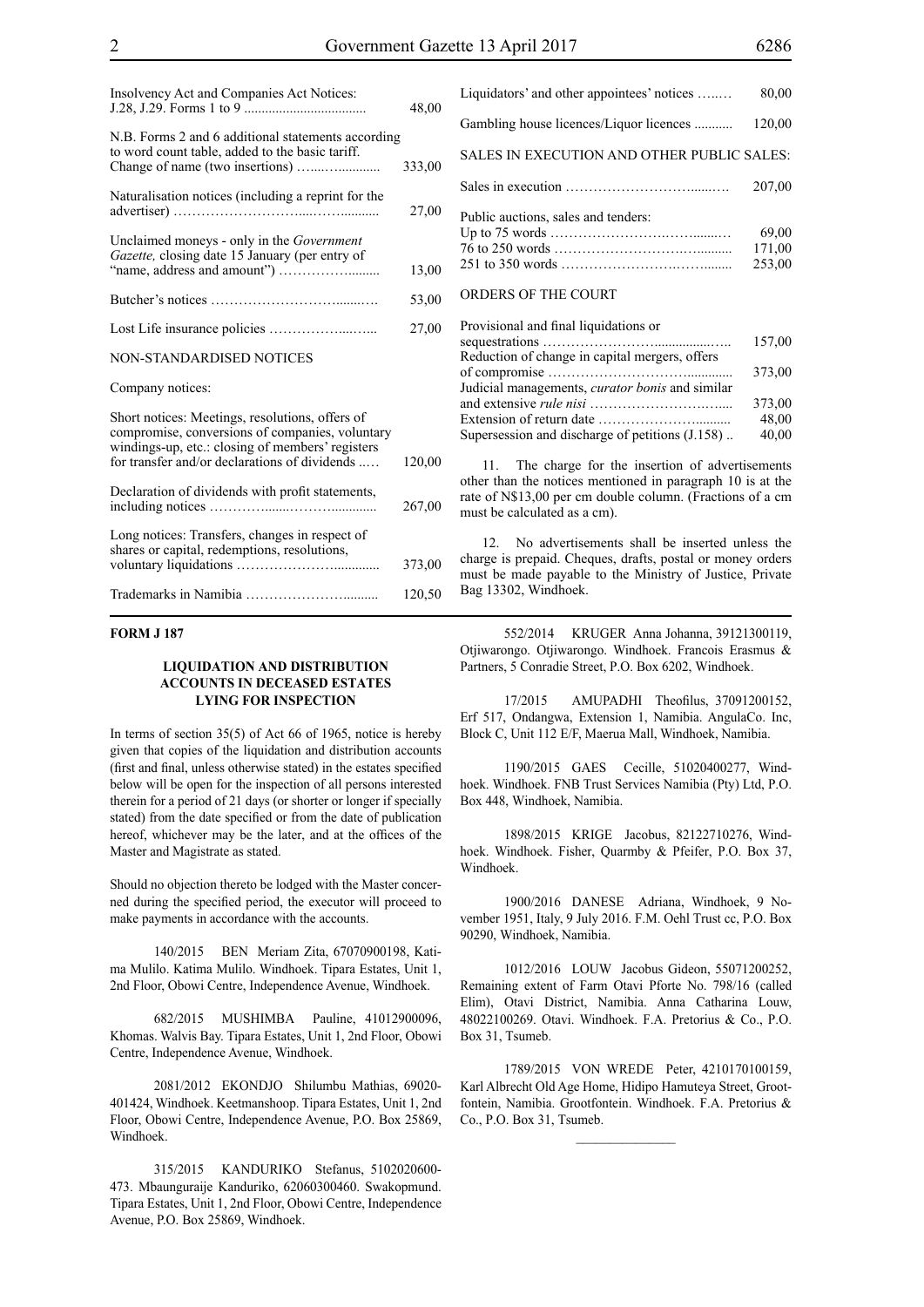# **FORM J 193**

#### **NOTICE TO CREDITORS IN DECEASED ESTATES**

All persons having claims against the estates mentioned below are hereby called upon to lodge their claims with the executors concerned, within 30 days (or otherwise as indicated) calculated from the date of publication hereof. The information is given in the following order: Estate number, surname and Christian names, date of birth, identity number, last address, date of death; surviving spouse's names, surname, date of birth and identity number; name and address of executor or authorised agent, period allowed for lodgement of claims if other than 30 days.

439/2017 KASHANU Tobias, Windhoek, 24 December 1953, 53122400324, 15 January 2017. Tipara Estates, Unit 1, 2nd Floor, Obowi Centre, Independence Avenue, P.O. Box 25869, Windhoek.

341/2017 MUKENDWA Boniface Liwakala, Windhoek, 25 January 1957, 57012500654, Zambezi, 6 February 2017. Tipara Estates, Unit 1, 2nd Floor, Obowi Centre, Independence Avenue, P.O. Box 25869, Windhoek.

231/2017 UUSIKU Lazarus Peni, Windhoek, 2 January 1921, 21010200127, Oshana, 30 September 2016. Tipara Estates, Unit 1, 2nd Floor, Obowi Centre, Independence Avenue, P.O. Box 25869, Windhoek.

1998/2016 GATONYE Cathy Marlene, Windhoek, 21 April 1975, 75042100156, Erf 21, Pavlon Street, Windhoek, 21 August 2015. Robert Mugabi Gatonye, 71111810060. Afflux Investments cc, P.O. Box 1130, Windhoek.

2038/2016 KASUTO Jephta Veripi, Windhoek, 3 March 1952, 52030301701, Erf 2090, Orwetoveni, Otjiwarongo. Victoria Kasuto, 68111200269. Afflux Investments cc, P.O. Box 1130, Windhoek.

93/2017 GOWASEB Erustina Josefina, Windhoek, 4 February 1960, 60020400381, Erf 583, Block E, Rehoboth, 5 January 2017. Hendrik Gowaseb, 66110800023. Afflux Investments cc, P.O. Box 1130, Windhoek.

127/2015 WITBOOI Josephat Segub, Windhoek, 2 May 195, 55050200385, Erf No. 2391, Pretoria Street, Wanaheda, Windhoek, 11 November 2014. Ellen Witbooi, 60061600806. Afflux Investments cc, P.O. Box 1130, Windhoek.

357/2017 MEYER Ernst Theodore, Windhoek, 3 July 1921, 21070300160, Paramount Health Care Centre, c/o Heliodoor & Ramat Muhammed Street, Eros, Windhoek East, Khomas Region, 21 February 2017. Dr. Weder, Kauta & Hoveka Inc., 3rd Floor, WKH House, Jan Jonker Road, Ausspannplatz, P.O. Box 864, Windhoek, Namibia.

320/2017 FERIS Nicolaas Kolnelius, Windhoek, 24 May 1930, 30052400077, Rehoboth, Hardap Region, 14 December 2016. Hendrina Wilhelmina Feris, 24 July 1938, 3807240200161. Sisa Namandje & Co. Inc., No. .11 Robert Mugabe Street, Windhoek.

470/2017 ROSSOUW Vera, Windhoek, 13 December 1929, 29121300178, Swakopmund, 21 March 2017. Antonie Johannes Rossouw, 15 August 1929, 29081500295. F.M. Oehl Trust cc, P.O. Box 90290, Windhoek, Namibia.

471/2017 STRYDOM Derrick John, Windhoek, 23 October 1949, 49102300281, Swakopmund, 12 March 2017. Susanna Adriana Strydom, 8 February 1954, 54020800294. F.M. Oehl Trust cc, P.O. Box 90290, Windhoek, Namibia.

1843/2016 HAMUTENYA Josef, Windhoek, 10 June 1956, 56061000961, Omuthiya, Ondangwa, 1 June 2016. P.D. Theron & Associates, P.O. Box 25077, Windhoek, Namibia.

342/2017 HAIMBODI David Teophelus, Windhoek, 7 February 1940, 40020700164, Windhoek, 13 October 2016. Lahja Hamukwaya, 5 October 1951, 51100510028. FNB Trust Services Namibia (Pty) Ltd, P.O. Box 448, Windhoek, Namibia.

440/2017 VON GOLDFUS Erda Julie Friedericke, Windhoek, 30 August 1930, 30083000143, Swakopmund, 19 February 2017. FNB Trust Services Namibia (Pty) Ltd, P.O. Box 448, Windhoek, Namibia.

310/2017 ENGELBRECHT Gert Cornelis, Mariental, 16 June 1956, 56061601204, Plot 14, Hardap, Mariental, 16 December 2016. FNB Trust Services Namibia (Pty) Ltd, P.O. Box 448, Windhoek, Namibia.

382/2017 TOBIAS Sakeus, Windhoek, 1 January 1960, 60010109498, Erf 2621, Mondesa, Swakopmund, 24 October 2015. Hendrina Nailonga Kakungha, 28 July 1979, 79072810368. FNB Trust Services Namibia (Pty) Ltd, P.O. Box 448, Windhoek, Namibia.

273/2017 HERBOTH Christiane Ursula, Windhoek, 15 October 1938, 38101500197, No. 22 Opai Street, Vineta, Swakopmund, 21 January 2017. Kinghorn Associates, P.O. Box 1455, Swakopmund.

434/2017 RITTER Irmtraut Adelheid Hilda, Windhoek, 27 March 1927, 27032700128, No. 120 Anton Lubowski Street, Kramersdorf, Swakopmund, 15 March 2017. Kinghorn Associates, P.O. Box 1455, Swakopmund.

1909/2016 KANDJIMI Martha, Windhoek, 25 June 1959, 59062500633, Concordia College Hostel, Windhoek, Namibia, 23 August 2016. AngulaCo. Incorporated P.O. Box 3911, Windhoek.

 $\frac{1}{2}$ 

#### **FORM J29**

# **FIRST MEETING OF CREDITORS, CONTRIBUTORIES MEMBERS OF DEBENTURE HOLDERS OF SEQUESTRATED ESTATES, COMPANIES BEING WOUND UP OR PLACED UNDER JUDICIAL MANAGEMENT**

The estates and companies mentioned below having been placed under sequestration, being wound up or having been placed under provisional judicial management by order of the High Court of Namibia, the Master of the High Court hereby gives notice pursuant to section 17(4) and 40(1) of the Insolvency Act, 1973, and sections 361(1), 370(1) and 435 of the Companies Act, 2004, that a first meeting of creditors, contributories, members or debenture holders of the said estates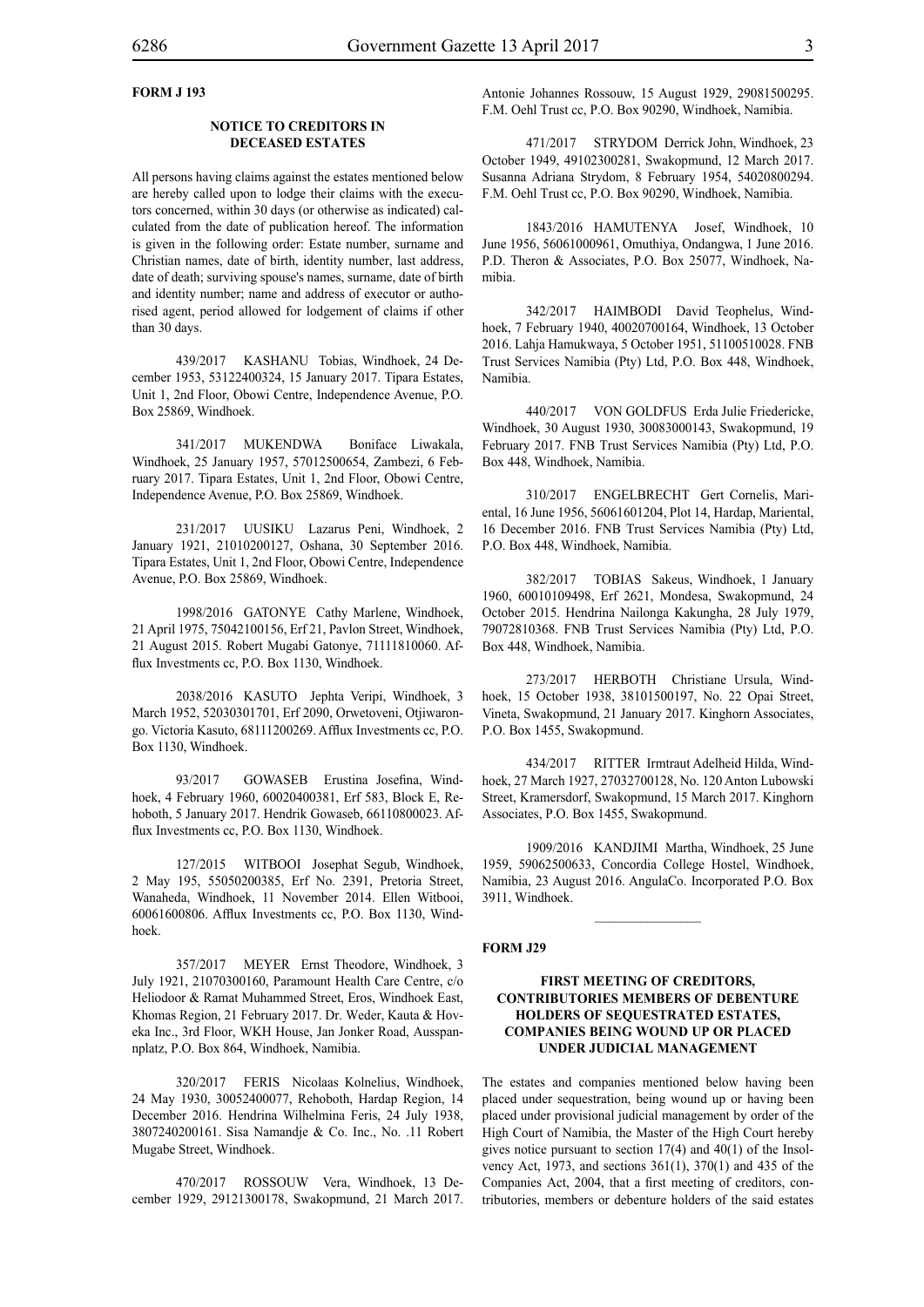or companies will be held on the dates and at the times and places mentioned below, for proof of claims against the estates or companies, the election of trustees, liquidators or judicial managers or provisional judicial managers or for the purposes referred to in section 370 or 437 of Act No. 28 of 2004, as the case may be.

Meetings in a district in which there is a Master's office, will be held before the Master, elsewhere they will be held before the Magistrate:

W06/17 **Rene Charles Mertens.** Date upon which order was made: 1 July 2016. Date, time and place of meeting: 26 April 2017, 10h00, at the Master of the High Court, 4th Floor, Frans Indongo Building, Windhoek.

W13/13 **Parcel Force (Pty) Ltd.** Date upon which order was made: 12 September 2014. Date, time and place of meeting: 26 April 2017, 10h00, at the Master of the High Court, 4th Floor, Frans Indongo Building, Windhoek.

W11/13 **Namibia Electronic Payment Terminals (Pty) Ltd.** Date upon which order was made: 12 September 2014. Date, time and place of meeting: 26 April 2017, 10h00, at the Master of the High Court, 4th Floor, Frans Indongo Building, Windhoek.

# **IN THE HIGH COURT OF NAMIBIA CASE No. I 1147/2013**

In the matter between:

#### **FIRST NATIONAL BANK OF NAMIBIA LTD** Plaintiff

and

#### **MARIA GABRIELA AMWAALWA** Defendant

#### **NOTICE OF SALE IN EXECUTION OF IMMOVABLE PROPERTY**

Pursuant to a Judgment of the above Honourable Court granted on **14 JUNE 2013**, the following immovable property will be sold without reserve and voetstoots by the Deputy Sheriff of the District of **WINDHOEK** on **25 APRIL 2017** at **09h30** at REMAINDER OF ERF 1113, EXTENSION NO. 2, OKURY-ANGAVA WINDHOEK.

| <b>CERTAIN</b>       | Remainder Of Erf 1113 Okuryangaya<br>(Extension No. 2)                             |
|----------------------|------------------------------------------------------------------------------------|
| <b>SITUATE</b>       | In the Municipality of Windhoek<br>Registration Division "K"                       |
| <b>MEASURING:</b>    | 300 (three hundred) square metres                                                  |
| <b>CONSISTING OF</b> | 3 x Bedrooms, 2 x Toilets, 1 x Bathroom,<br>1 x Show Room, 1 x Kitchen, 1 x Lounge |

The "Conditions of Sale-in-Execution" will lie for inspection at the office of the Deputy Sheriff at WINDHOEK and at the Head Office of Plaintiff at WINDHOEK and Plaintiffs Attorneys, Fisher, Quarmby & Pfeifer, at the undermentioned address.

Dated at WINDHOEK this 7th day of MARCH 2017.

FISHER, QUARMBY & PFEIFER LEGAL PRACTITIONER FOR PLAINTIFF c/o Robert Mugabe & Thorer Streets entrance on Burg Street PO BOX 37 WINDHOEK

#### **HC-MD-CIV-MOT-GEN-2017/00059**

# **IN THE HIGH COURT OF NAMIBIA, MAIN DIVISION, HELD AT WINDHOEK ON FRIDAY, THE 31st DAY OF MARCH 2017 BEFORE THE HONOURABLE JUSTICE UEITELE**

 $\frac{1}{2}$ 

In the matter between:

#### **RODLEY INDUSTRIAL LIMITED** Applicant

and

**R S URAFIELDS MINING (NAMIBIA) LIMITED** Respondent

#### **COURT ORDER**

Having heard **JEROME GAYA**, on behalf of the applicant and having read the application and other documents filed of record HC-MD-CIV-MOT-GEN-2017/00059:

#### **IT IS ORDERED THAT:**

- 1. That the respondent is placed under provisional order of liquidation into the hands of the Master of the High Court.
- That a rule nisi is hereby issued calling upon the respondent and all interested parties to show cause (if any) on 05 May 2017 at 10h00 why:
	- 2.1 The respondent should not be placed under final order of liquidation into the hands of the Master of the High Court.
	- 2.2 The costs of this application should not be costs in the liquidation.
- 3. That service of this rule nisi must be effected upon the respondent as follows:
	- 3.1 By serving a copy of this order by the Deputy Sheriff upon the respondent at it's registered address; and
	- 3.2 By publishing a copy of this order in one edition of the Government Gazette and The Namibian Newspaper.

BY ORDER OF THE COURT

# **APPLICATION AND AFFIDAVIT IN TERMS OF REG-ULATION 38 1 OF THE REGISTRATION OF DEEDS IN REHOBOTH ACT NO 93 OF 1976**

 $\frac{1}{2}$ 

I, **HAROLD HEINRICH ISAAKS**,the undersigned, do hereby make oath and say:

1. I am the registered holder of Land Title No. A757 dated 10 October 196.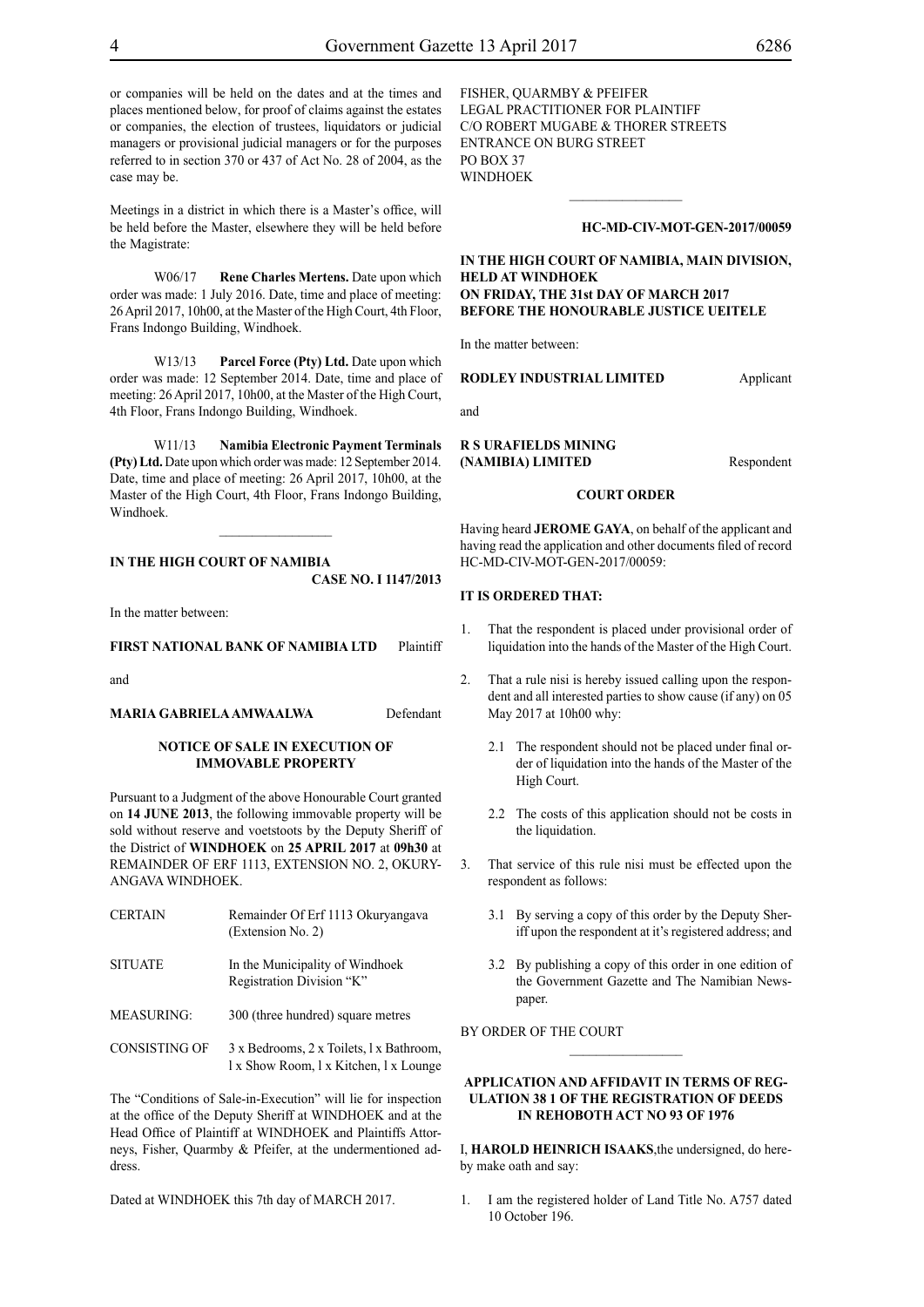- 2. The said Land Title No. A757 has been lost or destroyed under circumstances which are totally unknown to me;
- 3. The said Land Title has not been pledged in any way and is not being detained by any person as security for debt or otherwise, but has been lost and cannot be found though diligent search has been made therefore,
- 4. I hereby apply to the Deputy Registrar of Deeds at Rehoboth in terms of Regulation 38 (1) of Act No. 93 of 1976 for the issue to me of a copy of the said Land Title No. A757 and I undertake that, if the same should come into my possession or custody, I shall deliver or transmit it to the said Registrar of Deeds, at Rehoboth.

I certify that the Deponent has acknowledged that he/she knows and understands the contents of this Affidavit and that it is the truth which Affidavit was SIGNED /AND SWORN to before me at Rehoboth on this 19th day of March 2017.

# **D. KASHAVA NAMPOL REHOBOTH COMMISSIONER OF OATH**

#### **THE ALIENS ACT, 1937 NOTICE OF INTENTION OF CHANGE OF SURNAME**

 $\frac{1}{2}$ 

I, **Johannes Jafet**, residing at Uukwandongo, Okahao, Omusati Region and employed at Ongandjera Traditional Authority intend applying to the Minister of Home Affairs for authority under section 9 of the Aliens Act, 1937, to assume the surname **mupiya** for the reasons that **JAFET** is the father's name and his surname is **MUPIYA**.

I previously bore the name **Johannes Jafet.**

I intend also applying for authority to change the surname of my child **SILLI JAFET** to **MUPIYA**.

Any person who objects to my assumption of the said surname of **MUPIYA** should as soon as may be lodge his or her objection, in writing, with a statement of his or her reasons therefor, with the Magistrate of Windhoek.

**J. Jafet okahao omusati region namibia**

# **THE ALIENS ACT, 1937 NOTICE OF INTENTION OF CHANGE OF SURNAME**

 $\frac{1}{2}$ 

I, **rebeus nghidengwa shilongo**, residing at Mondesa, Swakopmund, Namibia and employed as a laboratory assistant at Swakop Uranium, Usab's Mine intend applying to the Minister of Home Affairs for authority under section 9 of the Aliens Act, 1937, to assume the surname **HAMUKWAYA** for the reasons that it is my father's surname, while the previous surname of **SHILONGO** is my great great grand father's surname.

I previously bore the name **REBEUS NGHIDENGWA shilongo.**

I intend also applying for authority to change the surname of my children **ernesto-che PENDAPALLA SHILONGO** 

# and **FELIX-WENI SHIPULENGE SHILONGO** to **hamukwaya**.

Any person who objects to my assumption of the said surname of **hamukwaya** should as soon as may be lodge his or her objection, in writing, with a statement of his or her reasons therefor, with the Magistrate of Windhoek.

**r. n. shilongo P.o. box 94 ohangwena namibia**

#### **THE ALIENS ACT, 1937 NOTICE OF INTENTION OF CHANGE OF SURNAME**

 $\frac{1}{2}$ 

I, **joseph patrick sixtus esterhuysen**, residing at Berseba and unemployed intend applying to the Minister of Home Affairs for authority under section 9 of the Aliens Act, 1937, to assume the surname **claasen** for the reasons of educational purposes, I want all my documents to be on the surname that is on my grade 10 certificate. I would like to change to **CLAASEN**, because it's my late grandmother's surname.

# I previously bore the name **joseph patrick sixtus esterhuysen.**

Any person who objects to my assumption of the said surname of **CLAASEN** should as soon as may be lodge his or her objection, in writing, with a statement of his or her reasons therefor, with the Magistrate of Windhoek.

**j. p. s. esterhuysen P.o. box 2043 keetmanshoop namibia**

# **THE ALIENS ACT, 1937 NOTICE OF INTENTION OF CHANGE OF SURNAME**

 $\frac{1}{2}$ 

I, **evelina nestor**, residing at Oluko, Uukwambi, Omusati Region and unemployed intend applying to the Minister of Home Affairs for authority under section 9 of the Aliens Act, 1937, to assume the surname **mateus** for the reasons that **NESTOR** is my father's christian name.

I previously bore the name **evelina nestor.**

Any person who objects to my assumption of the said surname of **mateus** should as soon as may be lodge his or her objection, in writing, with a statement of his or her reasons therefor, with the Magistrate of Windhoek.

**e. nestor oluko omusati region namibia**

# **THE ALIENS ACT, 1937 NOTICE OF INTENTION OF CHANGE OF SURNAME**

 $\frac{1}{2}$ 

I, **namasiku esabel idda lizazi**, residing at Erf No. 8475, Claudius Kandovazu Street, Golgota and employed as a chief parliamentary clerk intend applying to the Minister